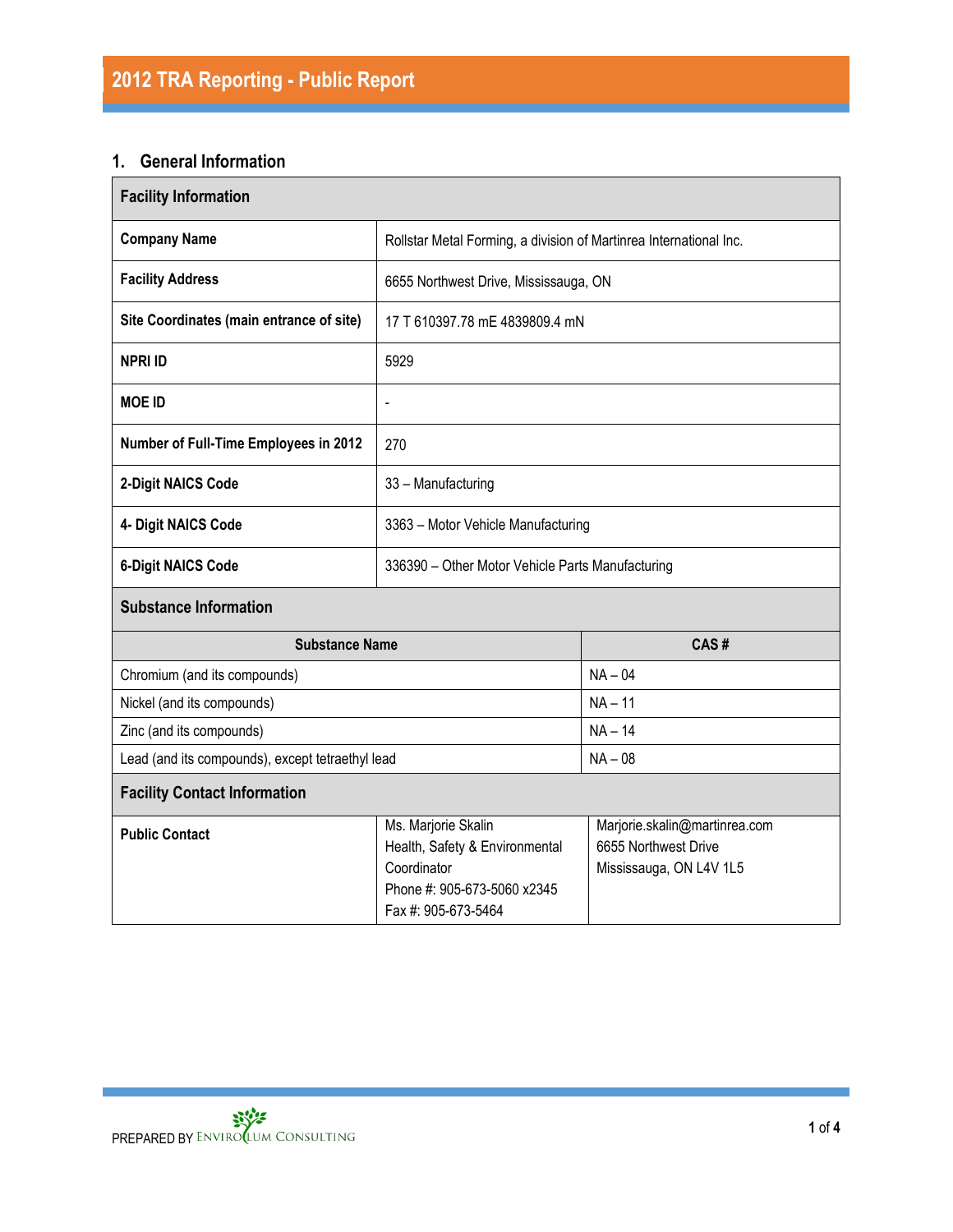# **2. Toxic Substance Accounting Summary**

Facility-wide Amounts of Toxic Substances Reported for 2012:

| <b>Substance Name</b>        | Used         | <b>Created</b> | <b>Contained In</b><br><b>Product</b> | <b>Release</b><br>to Air | Disposed /<br><b>Recycled</b> |
|------------------------------|--------------|----------------|---------------------------------------|--------------------------|-------------------------------|
| Chromium (and its compounds) | 100 to 1,000 |                | 100 to 1,000                          |                          | 10 to 100                     |
| Nickel (and its compounds)   | 10 to 100    |                | 10 to 100                             |                          | 10 to 100                     |
| Zinc (and its compounds)     | 10 to 100    | 0 to 1         | 10 to 100                             |                          | 10 to 100                     |
| Lead (and its compounds)     | 10 to 100    | 0 to 1         | 10 to 100                             |                          | 1 to 10                       |

**NOTE:** Units are expressed in tonnes, unless otherwise indicated. '-- ' indicates not applicable.

# **3. Quantification Comparison to Previous Year**

### 3.1 Chromium (and its compounds)

|                                  | <b>Unit</b> | 2011         | 2012         | Change<br>(Unit) | Change<br>$(\%)$ | <b>Rationale for Change</b> |
|----------------------------------|-------------|--------------|--------------|------------------|------------------|-----------------------------|
| Used                             | Tonnes      | 100 to 1,000 | 100 to 1,000 | 0                | 0                | No significant change.      |
| Created                          |             |              |              |                  |                  |                             |
| <b>Contained In Product</b>      | Tonnes      | 100 to 1,000 | 100 to 1,000 | 0                | 0                |                             |
| Release to Air                   | Tonnes      | 0            | 0            | 0                | 0                |                             |
| Release to Water                 | --          |              |              |                  | --               |                             |
| On-site Disposal                 |             | --           |              |                  | --               |                             |
| <b>Transferred for Disposal</b>  | --          |              | --           | --               | --               |                             |
| <b>Transferred for Recycling</b> | Tonnes      | 10 to 100    | 10 to 100    | 0                | 0                |                             |

## 3.2 Nickel (and its compounds)

|                                  | <b>Unit</b> | 2011         | 2012        | Change<br>(Unit) | Change<br>(%) | <b>Rationale for Change</b> |
|----------------------------------|-------------|--------------|-------------|------------------|---------------|-----------------------------|
| Used                             | Tonnes      | 10 to 100    | 10 to 100   | 0                | 0             | No significant change.      |
| Created                          |             |              |             |                  |               |                             |
| <b>Contained In Product</b>      | Tonnes      | 10 to 100    | 10 to 100   | $\mathbf{0}$     | 0             |                             |
| Release to Air                   | Tonnes      | $\mathbf{0}$ | $\mathbf 0$ | 0                | 0             |                             |
| Release to Water                 | --          |              |             |                  |               |                             |
| On-site Disposal                 | --          |              |             |                  |               |                             |
| <b>Transferred for Disposal</b>  | --          | --           | --          | --               | --            |                             |
| <b>Transferred for Recycling</b> | Tonnes      | 10 to 100    | 1 to 10     | $\mathbf{0}$     | 0             |                             |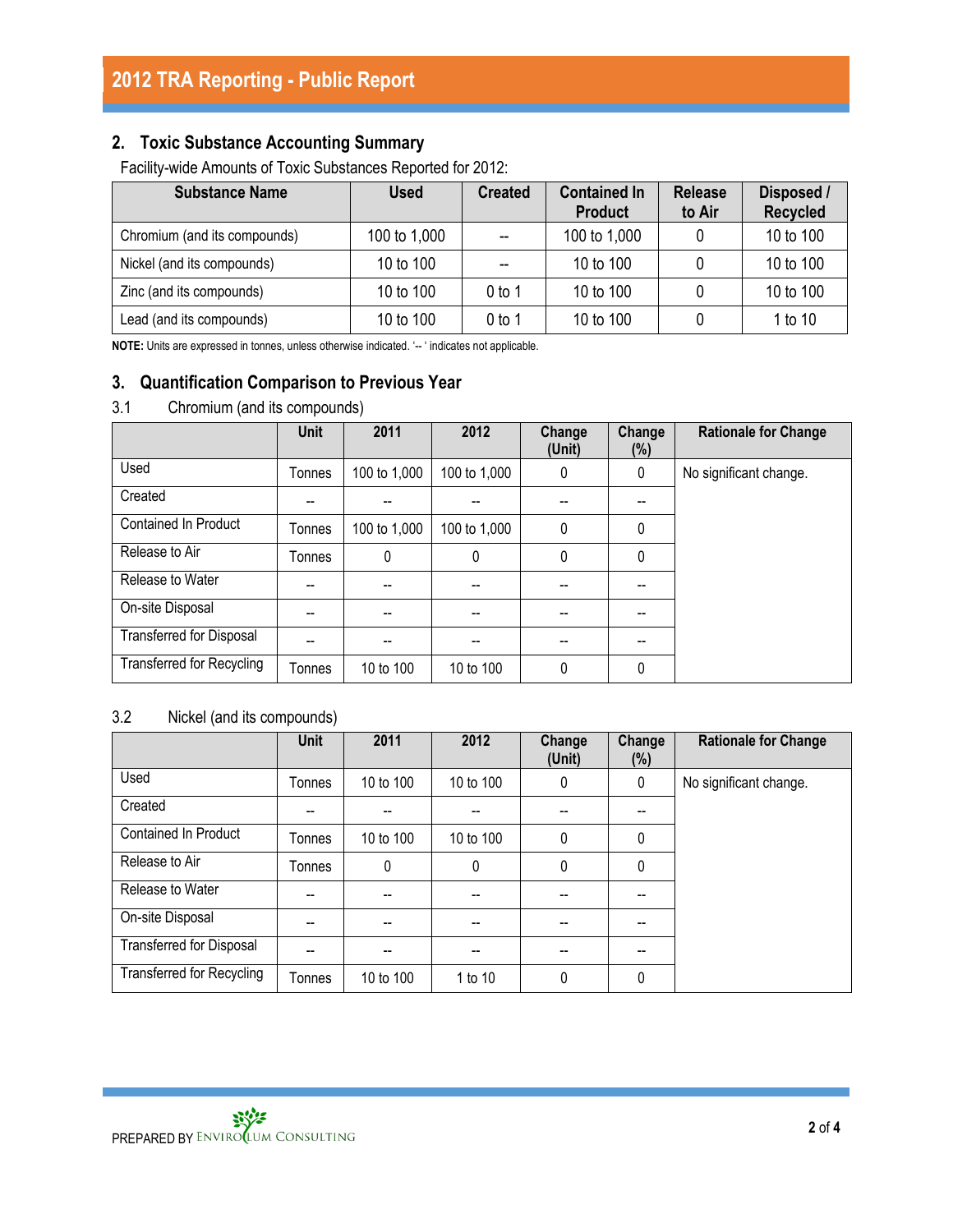# **2012 TRA Reporting - Public Report**

#### 3.3 Zinc (and its compounds)

|                                  | <b>Unit</b> | 2011      | 2012      | Change<br>(Unit) | Change<br>(%)   | <b>Rationale for Change</b> |
|----------------------------------|-------------|-----------|-----------|------------------|-----------------|-----------------------------|
| Used                             | Tonnes      | 10 to 100 | 10 to 100 | 0                | 0               | No significant change.      |
| Created                          |             |           |           | $\mathbf{0}$     | 0               |                             |
| <b>Contained In Product</b>      | Tonnes      | 10 to 100 | 10 to 100 | $\mathbf{0}$     | $\downarrow$ 15 |                             |
| Release to Air                   | Tonnes      | 0         | 0         | 0                | 0               |                             |
| Release to Water                 | --          | --        | --        | --               | --              |                             |
| On-site Disposal                 | --          | --        | --        | --               | --              |                             |
| <b>Transferred for Disposal</b>  | --          | --        | --        | --               | --              |                             |
| <b>Transferred for Recycling</b> | Tonnes      | 10 to 100 | 10 to 100 | $\mathbf{0}$     | 0               |                             |

#### 3.4 Lead (and its compounds), except tetraethyl lead

|                                  | <b>Unit</b> | 2011                 | 2012                 | Change<br>(Unit) | Change<br>(%) | <b>Rationale for Change</b> |
|----------------------------------|-------------|----------------------|----------------------|------------------|---------------|-----------------------------|
| Used                             | kg          | 10,000 to<br>100,000 | 10,000 to<br>100,000 | $\mathbf{0}$     | 0             | No significant change.      |
| Created                          |             | 0                    | 0                    | $\mathbf{0}$     | 0             |                             |
| <b>Contained In Product</b>      | kg          | 10,000 to<br>100,000 | 10,000 to<br>100,000 | $\mathbf{0}$     | 0             |                             |
| Release to Air                   | kg          | $\mathbf{0}$         | 0                    | $\mathbf{0}$     | $\mathbf{0}$  |                             |
| Release to Water                 |             |                      |                      |                  |               |                             |
| On-site Disposal                 | --          | --                   |                      |                  | --            |                             |
| Transferred for Disposal         | --          |                      |                      |                  | --            |                             |
| <b>Transferred for Recycling</b> | kg          | 100 to 1,000         | 100 to 1,000         | 0                | 0             |                             |

### **4. Objectives**

Rollstar prides itself on technological innovation in order to produce high quality products in an environmentally responsible manner. This plan will determine the technical and economic feasibility of identified reduction options to determine which, if any, are viable for implementation at this time. As part of the continuous improvement practices at the facility, technical advances will be monitored for new opportunities to reduce the use of the reported substances at the facility.

### **5. Progress in Implementing Plan**

This section does not apply since no feasible reduction options are available for implementation at this time.

For information on on-site releases from the facility, as well as disposal and off-site recycling information please refer to National Pollutant Release Inventory's website: [http://www.ec.gc.ca/inrp-npri/.](http://www.ec.gc.ca/inrp-npri/)